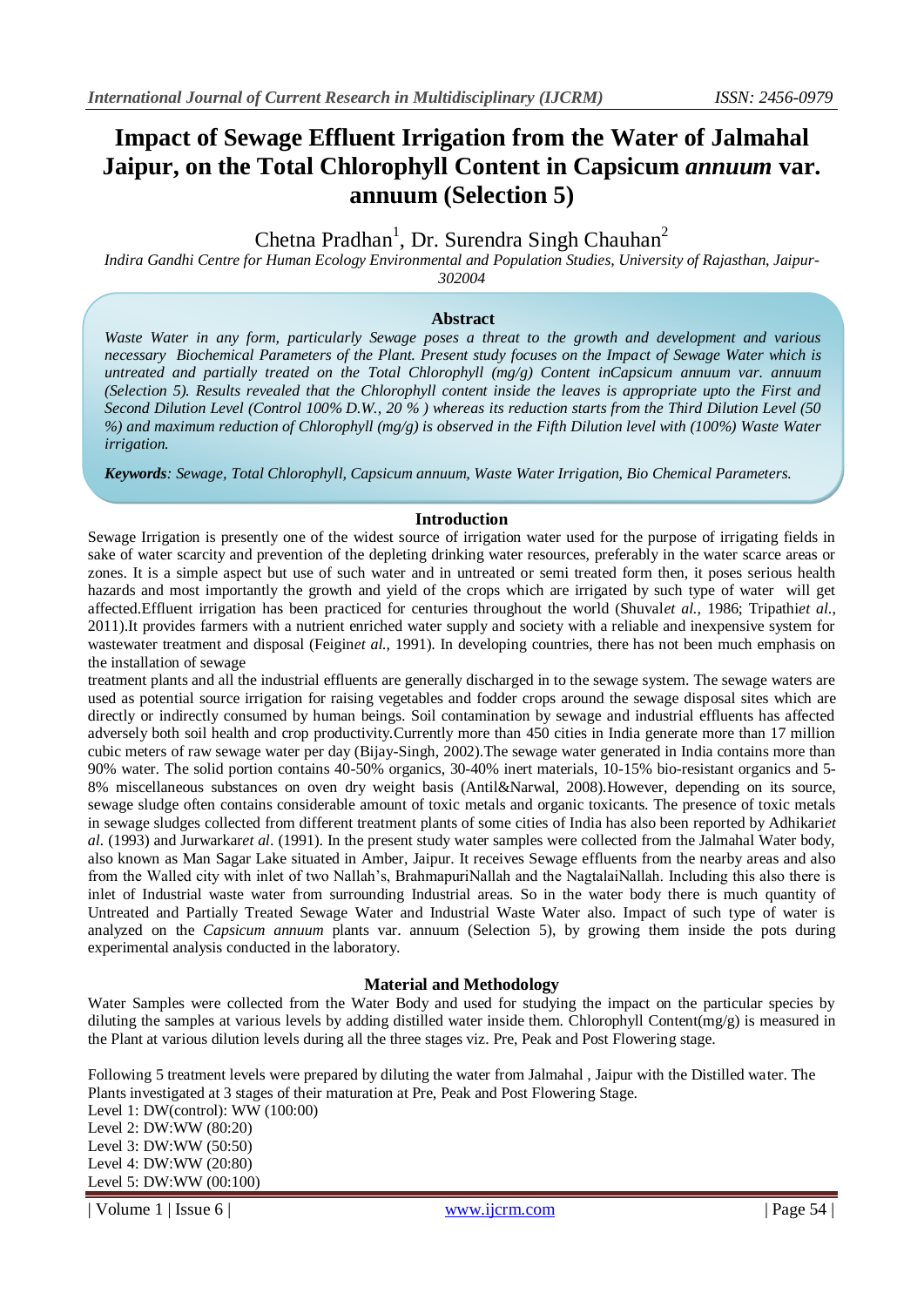## **Chlorophyll Estimation:**

Samples of known fresh weight (1 gm) of leaves of individual plant species were macerated thoroughly in pestle mortar with a little sand and 80 % acetone ( Acetone: Distilled Water:: 80: 20). The suspension of macerated material in acetone was centrifuged 300 rpm for 10 minutes. Supernatant solution was transferred to a volumetric flask and made up to 25 ml. The optical density of the solution was measured by Spectrophotometer at 645 and 663 nm.

Following formula is used to calculate the amount of chlorophyll a and b (Arnon 1949):

Chlorophyll a mg/l = 12.7 x A<sub>663</sub>-2.69x A<sub>645</sub>

Chlorophyll b mg/l = 22.9x A<sub>645</sub> - 4.68 x A<sub>663</sub>

Chlorophyll (a+b) mg/l = 20.20 x A<sub>645</sub>+ 8.02 x A<sub>663</sub>

Where

 $A_{663}$  = Absorbance at 663 nm.

 $A_{645}$  = Absorbance at 645 nm.

The amount of Chlorophyll was calculated in mg/l fresh leaves material.

## **Results and Discussion**

| <b>Total Chlorophyll Content</b><br>(mg/g) | Jalmahal Water Irrigated |                      |                      |
|--------------------------------------------|--------------------------|----------------------|----------------------|
|                                            | Pre Flowering Stage      | Peak Flowering Stage | Post Flowering Stage |
| Levels (DW:WW)                             |                          |                      |                      |
|                                            |                          |                      |                      |
| 100:00                                     | $27.12 \pm 0.23$         | 30.39±0.22           | 29.01±0.23           |
| 80:20                                      | 24.89±0.21               | 28.96±0.21           | 27.93±0.20           |
| 50:50                                      | 22.34±0.20               | 23.25±0.24           | 22.84±0.20           |
| 20:80                                      | 18.82±0.19               | 21.35±0.21           | 20.34±0.20           |
| 00:100                                     | 16.61±0.24               | 19.10±0.21           | $17.81 \pm 0.23$     |
|                                            |                          |                      |                      |
| Ch. a Content $(mg/g)$                     |                          |                      |                      |
|                                            |                          |                      |                      |
| Levels (DW:WW)                             |                          |                      |                      |
| 100:00                                     | 19.01±0.22               | 21.31±0.22           | 20.87±0.20           |
| 80:20                                      | 17.04±0.25               | 20.19±0.23           | 19.59±0.22           |
| 50:50                                      | 16.12±0.22               | 17.61±0.28           | 16.76±0.28           |
| 20:80                                      | 13.93±0.22               | 15.52±0.24           | $15.01 \pm 0.20$     |
| 00:100                                     | 13.06±0.20               | 14.13±0.20           | 13.71±0.22           |
|                                            |                          |                      |                      |
| Ch. b Content (mg/g)                       |                          |                      |                      |
|                                            |                          |                      |                      |
| Levels (DW:WW)                             |                          |                      |                      |
| 100:00                                     | $8.11 \pm 0.20$          | $9.08 \pm 0.22$      | 8.84±0.20            |
| 80:20                                      | 7.85±0.22                | 8.77±0.24            | $8.34 \pm 0.22$      |
| 50:50                                      | $6.22 \pm 0.20$          | $5.64 \pm 0.22$      | $6.08 \pm 0.24$      |
| 20:80                                      | $4.89 \pm 0.22$          | $5.83 \pm 0.25$      | $5.33 \pm 0.20$      |
| 00:100                                     | $3.55 \pm 0.23$          | $4.97 \pm 0.22$      | $4.10+0.20$          |

Table 1: Showing the Impact of the Sewage Water of Jalmahal Jaipur, on the Total Chlorophyll (mg/g), Ch. a and Ch. b content (mg/g) in *Capsicum annuum* var. annuum (selection 5):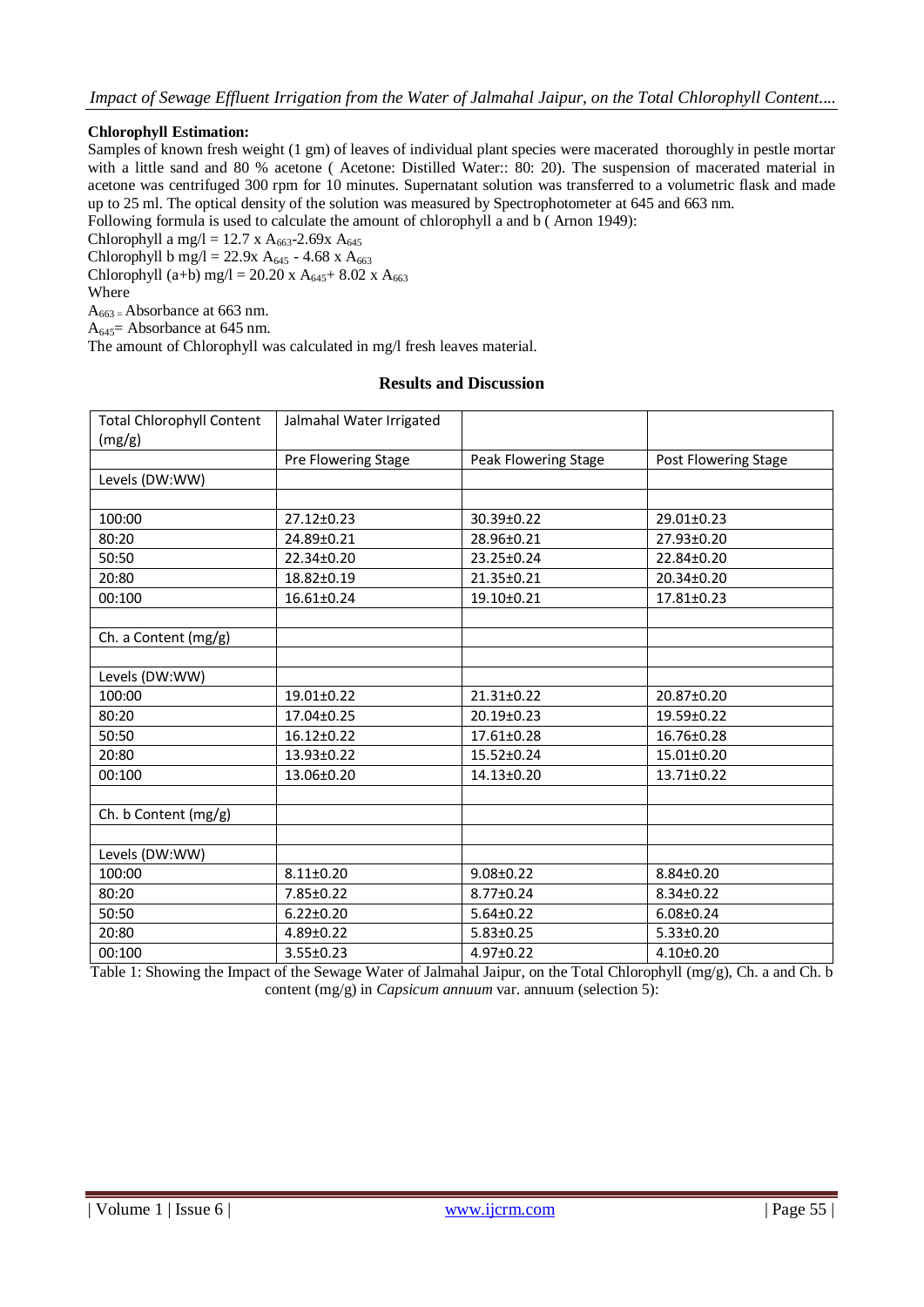

Figure1: Effect of Water of Jalmahal, Jaipur on Total Chlorophyll Content (mg/g) in *Capsicum annuum* var. annuum (Selection 5):



Figure2: Effect of Water of Jalmahal, Jaipur on Ch. a Content(mg/g) in *Capsicum annuum* var. annuum (Selection 5):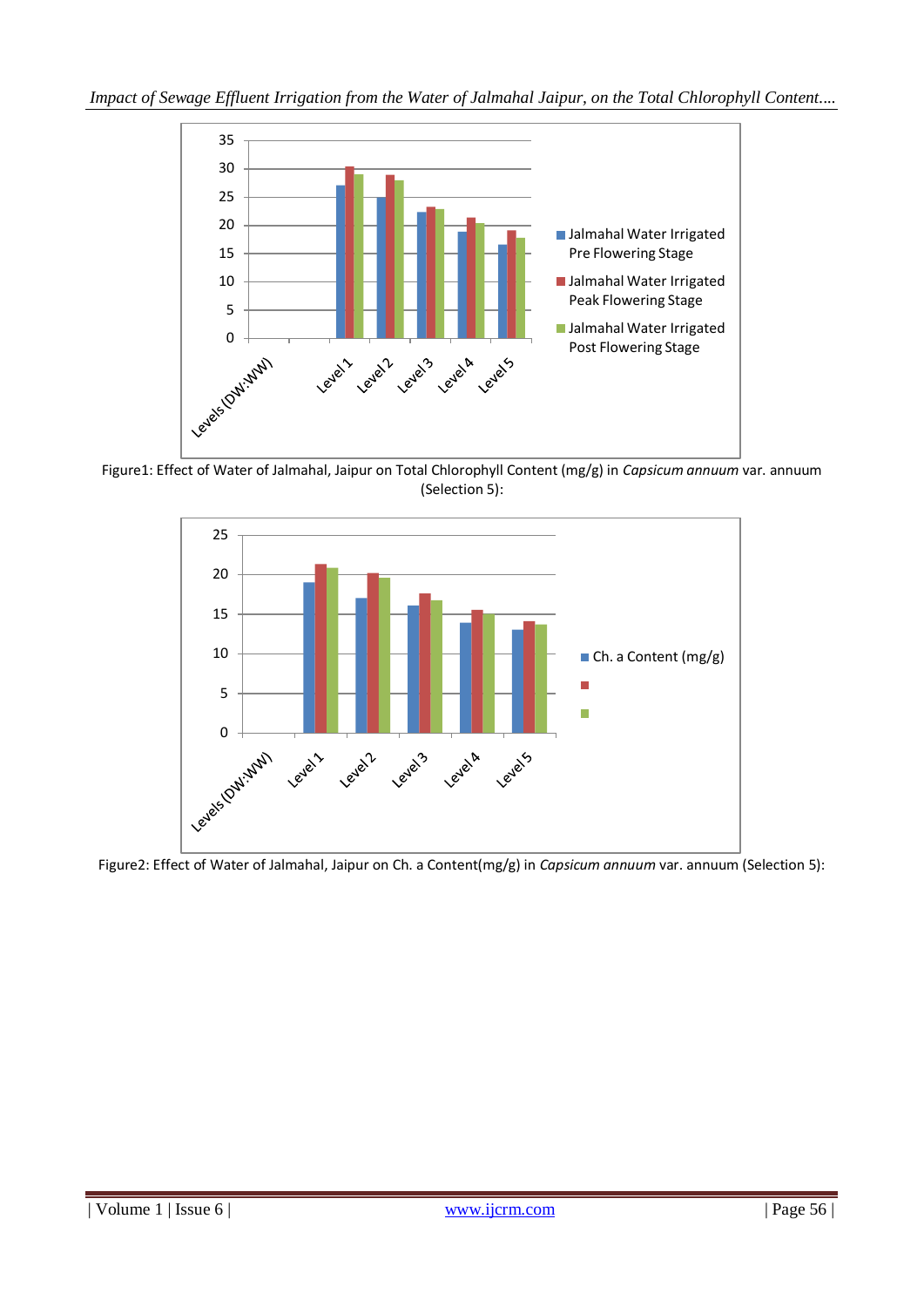

Figure3: Effect of Water of Jalmahal, Jaipur on Ch. b Content (mg/g) in *Capsicum annuum* var. annuum (Selection 5):

Total Chlorophyll Content (mg/g): The Total Chlorophyll Content in the Plants irrigated by the Water of Jalmahal in First level is 27.12, 30.39 and 29.01 mg/g at their Pre, Peak and Post Flowering Stages respectively. In Second Level it is 24.89, 28.96 and 27.93 mg/g then in Third level it is 22.34, 23.25 and 22.84 mg/g in their Pre, Peak and Post Flowering Stages respectively. In Fourth Level Total Chlorophyll Value in Pre Flowering Stage is 18.82 mg/g and 21.35mg/g, 20.34 mg/g in Peak and Post Flowering Stage respectively. Later on in the Fifth Dilution Level the Total Chlorophyll Content is 16.61, 19.10 and 17.81 mg/g in Pre, Peak and Post Flowering Stage respectively.

Ch. a (mg/g): Jalmahal have Ch. a content in their First Level is 19.01, 21.31 and 20.87 mg/g in Pre, Peak and Post Flowering Stage respectively. In Second Level it is 17.04, 20.19 and 19.59 mg/g in Pre, Peak and Post Stage respectively. Then in Third Dilution Level Ch. a value is 16.12 mg/g, 17.61 mg/g and 16.76 mg/g in Pre, Peak and Post Stage respectively while in Fourth Level it is 13.93, 15.52 and 15.01 mg/g and in Fifth Level it is 13.06, 14.13 and 13.71 mg/g in their Pre, Peak and Post Stages respectively.

Ch. b (mg/g): Plants Irrigated by the Water of Jalmahal have Ch. b content in their First Level is 8.11, 9.08 and 8.84 mg/g in Pre, Peak and Post Flowering Stage respectively. In Second Level it is 7.85, 8.77 and 8.34 mg/g in Pre, Peak and Post Stage respectively. Then in Third Dilution Level Ch. b value is 6.22 mg/g, 5.64 mg/g and 6.08 mg/g in Pre, Peak and Post Stage respectively while in Fourth Level it is 4.89, 5.83 and 5.33 mg/g and in Fifth Level it is 3.55, 4.97 and 4.10 mg/g in their Pre, Peak and Post Stages respectively.

## **Conclusion and Recommendations**

Present study reveals that the Chlorophyll content in *Capsicum annuum* var. annuum (Selection 5), irrigated by the water of Jalmahal, Jaipur had variable Chlorophyll pattern in all the three stages at different dilution levels. It is analyzed that in all the three stages at all levels the Chlorophyll  $(mg/g)$  is greater in Peak Stage than the Pre Stage and then reduces later in the Post Flowering Stage. It has been observed that the Level of Chlorophyll get reduced as the concentration level of Sewage water increases after a certain limit. It has been observed that the level of Chlorophyll reduces mainly after the Third Dilution Level (Above 50% addition of Waste Water) and at some stages it might be fluctuating. Therefore, if we want to consume Waste Water particularly the Sewage then we have to properly treat it before consuming and have to Dilute it by the proper means prior its consumption in the agricultural practices and, there must be reduction in the practice of direct Waste Effluent inlet inside the Water Bodies.

## **Acknowledgement**

The Authors are grateful to the Director, Indira Gandhi Centre for Human Ecology Environment and Population Studies and the Dean, Faculty of Science, University of Rajasthan for providing necessary facilities.

## **REFERENCES**

- [1] Shuval, H.I.; Adin, A., Fattal, B., Rawitz, E. &Yekutiel, P. (1986). Wastewater irrigation in developing countries, Health effects and technical solutions, pp 325, World Bank Technical Report 51.
- [2] Tripathi, D.M.; Tripathi, S. and Tripathi, B.D. (2011). Implications of secondary treated distillery effluent irrigation on soil cellulase and urease activities. Journal of Environment Protection, 2: 655-661.
- [3] Feigin, A.; Ravina, I. &Shalhevet, J. (1991).Irrigation with treated sewage effluent.
- [4] Management for Environmental Protection.Advanced Series in Agricultural Sciences 17, pp 224, Springer-Verla.